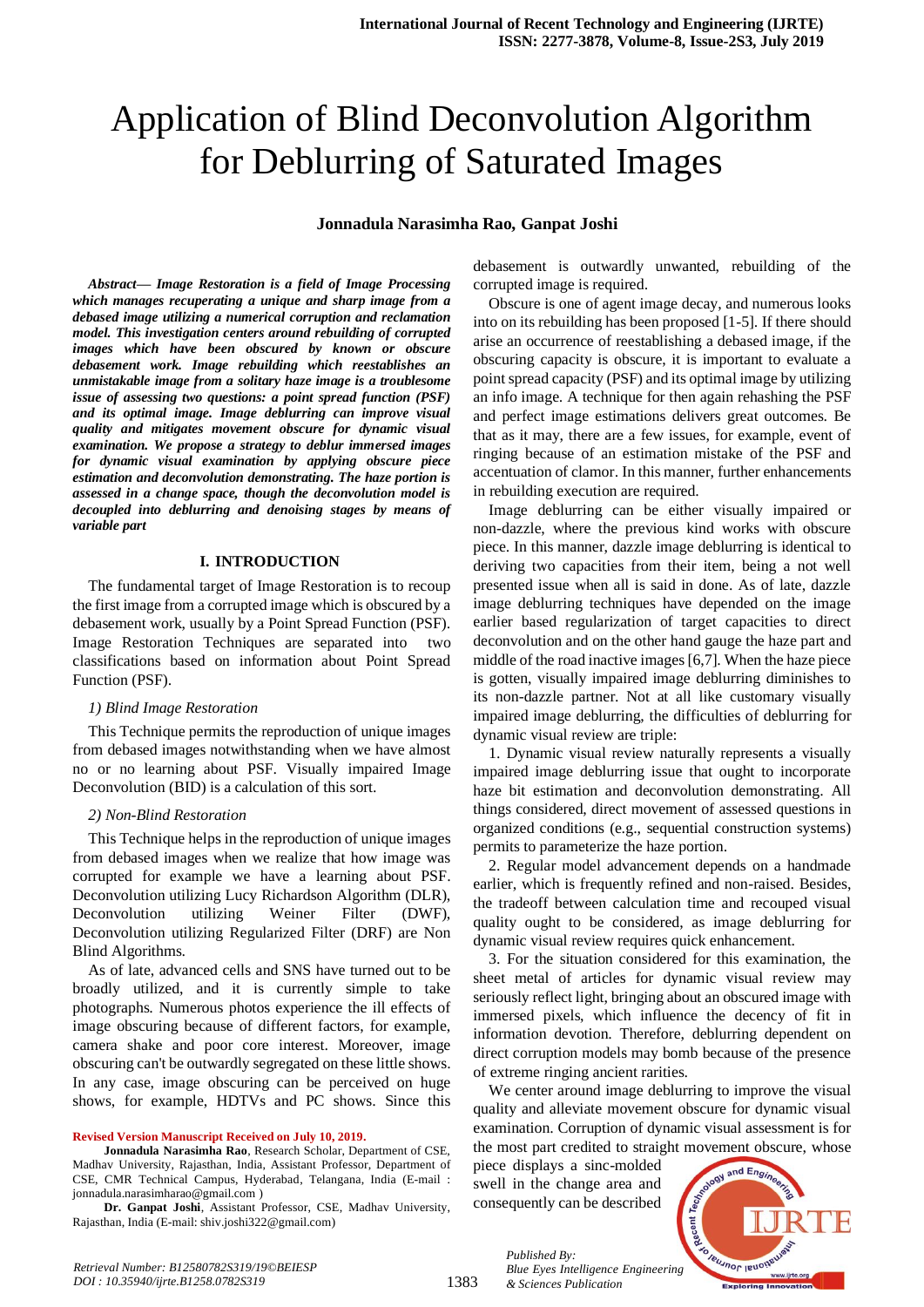by the haze point and obscure length [8]. Thinking about a fixed heading of the examined item concerning the camera, the haze point can be considered as a known parameter, and the haze length is evaluated by extricated includes in the change space. At that point, variable part can be connected to the deconvolution model for its decoupling into information constancy and regularization terms.

### **II. BLIND IMAGE RESTORATION**

Dazzle deconvolution is a approach for assessing an excellent photograph and its PSF from an obscured picture. We allude to the visually impaired deconvolution method [5] which is using Total Variation Regularization and Shock Filter at x-step, and PSF estimation utilising figure a slant circulation and thresholding method at ok-step.

#### *A. Dormant Image Estimation (x-step)*

In the x-step, reestablished picture x is first gotten by using deconvolution. The floor a part of reestablished photograph x is evacuated to manner the complete variety regularization for clamor expulsion. At that factor, a stun channel is attached to the acquired structure section to reestablish the edge section of the idle picture x estimation.

During the deconvolution technique, inert image x is reestablished by means of utilizing the PSF k acquired by using the PSF estimation method. Quick deconvolution the use of the hyper-Laplacian priors is received. Dormant photo x is dictated through looking after the accompanying minimization problem.

$$
b = x \otimes k + n
$$
  
\n
$$
x = min_x \sum_{i=1}^{N} \left( \frac{\lambda}{2} (x \otimes k - b)_{i}^{2} + \sum_{j=1}^{J} \left| (x \otimes d_{j})_{i} \right|^{2} \right)
$$
 (2)

Total variant regularization is often used to decompose an photo right into a shape issue, which consists of edges and coffee-frequency components; and a texture element, which includes small oscillating alerts and noise. In the ROF model  $[6]$ , the evaluation characteristic  $F(u)$  is minimized to clear up an picture decomposition as shown in Eq..

(3):

$$
\inf_{u} F(u) = \sum\nolimits_{i,j} \left| \nabla_{i,j} \right| + \lambda \sum\nolimits_{i,j} \left| u_{i,j} - f_{i,j} \right|^2 \hspace{1cm} (3)
$$

## **III. PROPOSED ALGORITHM**

This paper goes for considering, breaking down and looking at four changed kinds of Image Restoration procedures viz. Deconvolution using Lucy Richardson Algorithm (DLR), Deconvolution making use of Weiner Filter (DWF), Deconvolution making use of Regularized Filter (DRF) and Blind Image Deconvolution Algorithm (BID). For creating a correlation among all the above calculations we will don't forget three image positions .Jpg (Joint Photographic Experts Group), .Png (Portable Network Graphics) and .Tif (Tag Index File Format) . We will to start with debase the first image utilising a Gaussian haze and after that through utilising the formerly referred to calculations we are able to try to reestablish the first photo from the corrupted image.

Deconvolution using Lucy Richardson Algorithm

DLR is a non daze process of image rebuilding, used to reestablish a debased photograph that has been obscured by way of a regarded PSF. It is an iterative technique wherein the pixels of the watched picture are spoken to making use of the PSF and the inert picture as pursues:

$$
di = \sum \pi y_i u_j \dots
$$

di is the watched an incentive at pixel function "I", pij is the PSF ,the department of mild originating from genuine area , j" this is seen at position "I", uj is the inert image pixel esteem at area "j".

### *Deconvolution using Wiener Filter*

Weiner Filtering is likewise a non daze device for remaking the corrupted picture within the sight of acknowledged PSF. It expels the introduced substance clamor and alters the obscuring on the equal time. It no longer simply plays out the deconvolution through speak keeping apart (high skip sifting) but additionally expels the commotion with a pressure venture (low bypass filtering).It contrasts and an estimation of the best quiet photograph. The contribution to a wiener channel is a debased picture ruined via introduced substance commotion. The yield image is registered with the aid of strategies for a channel making use of the accompanying articulation:

$$
f'' = g * (f + n)
$$

# *Deconvolution using Regularized Filtering*

Regularized isolating is utilized safely when imperatives like smoothness are related at the recouped picture and restricted records is idea about the brought substance clamor. The obscured and loud photo is reestablished by means of a pressured least rectangular rebuilding calculation that uses a regularized channel. Regularized reclamation offers comparable effects because the wiener keeping apart but it has an altogether exclusive attitude. In regularized sifting much less earlier records is required to apply rebuilding. The regularization channel is frequently picked to be a discrete Laplacian. This channel can be comprehended as an estimate of a Wiener channel.

## **IV. BLIND IMAGE DECONVOLUTION**

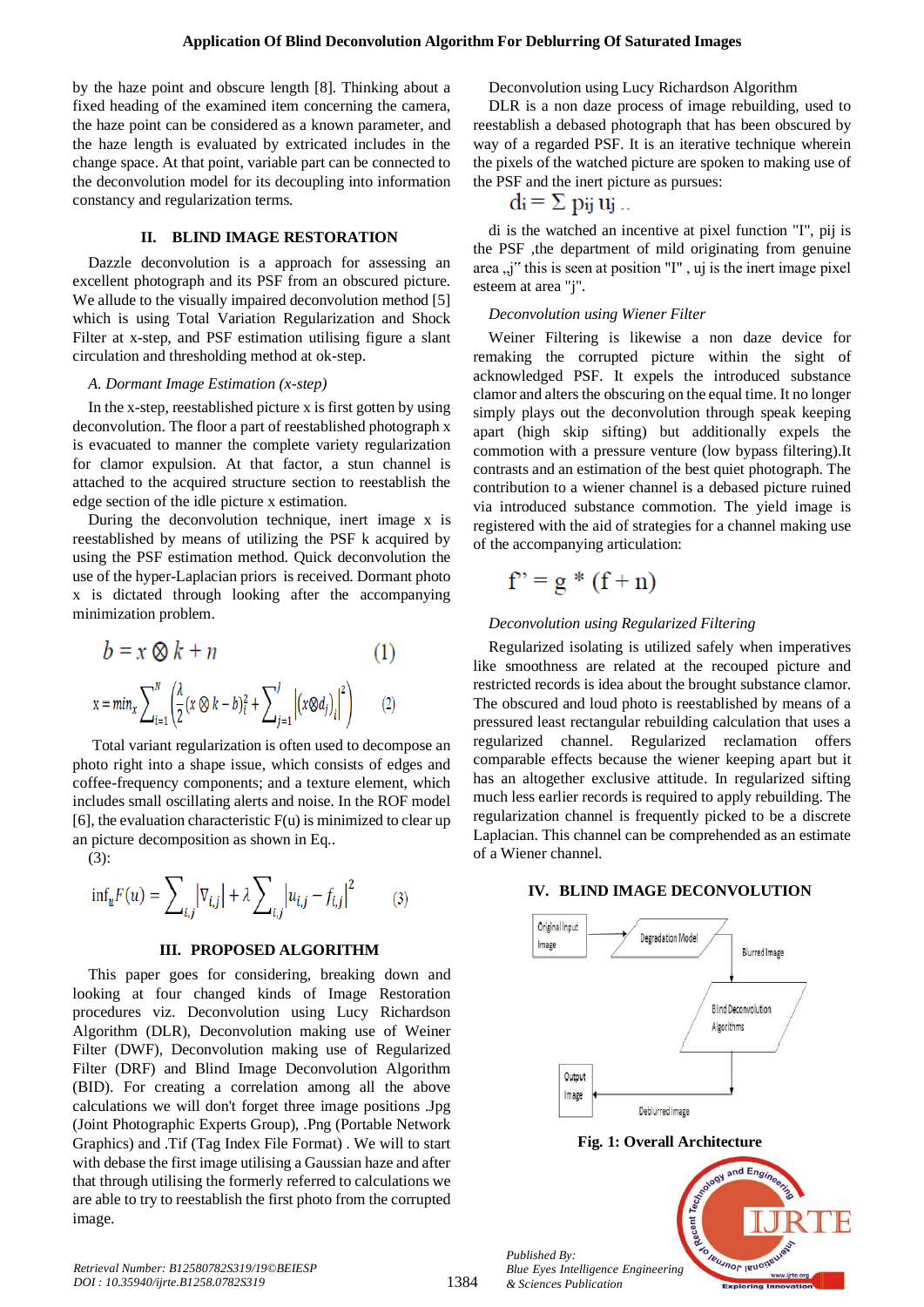The first photo is debased or obscured making use of corruption model to deliver the obscured image. The obscured photograph ought to be a contribution to the deblurring calculation. Different calculations are available for deblurring. In this paper, we're going to make use of dazzle deconvolution calculation. The effect of this calculation provides the deblurring photograph which may be contrasted and our particular picture.

As the name recommends, BID is a Blind approach of image reclamation which reestablishes the debased picture this is obscured by an obscure PSF. It is a deconvolution approach that licenses recuperation of the goal picture from a solitary or set of obscured pix in the sight of an ineffectively determined or difficult to understand PSF. In this approach right off the bat, we want to make a gauge of the obscuring administrator for example PSF and afterward utilizing that gauge we need to deblur the photograph. This approach can be executed iteratively just as non-iteratively. In iterative technique, every emphasis improves the estimation of the PSF and via using that assessed PSF we will improve the resultant image extra than once via sporting it closer to the first image. In non-iterative technique one use of the calculation dependent on outside records separates the PSF and this removed PSF is applied to reestablish the first photograph from the corrupted one.

## *4.1 Deconvolution Modeling*

Deconvolution depends on the evaluated haze piece for performing non-daze image deblurring. The Richardson–Lucy (RL) and Wiener deconvolutions are straightforward and successful techniques yet experience the ill effects of oversmoothed edges and ringing relics. Model advancement strategies depend on image earlier that is principally used to portray neighborhoodtotal (e.g., all out variety (TV) standard, hyper-Laplacian (HL) earlier) and nonlocal self-comparability (e.g., iterative decoupled deblurringblock coordinating and 3D sifting (IDD-BM3D), nonlocally unified inadequate portrayal (NCSR) [30], multi scale-weighted atomic standard minimization (MS-WNNM)) of images.

Be that as it may, advancement is frequently tedious, and the arrangement can achieve a neighborhood least for image earlier based regularization, which may not be adequately solid. As of late, profound learning has been connected to low-level vision errands. Xu et al. utilized the solitary worth disintegration of a 2D pseudoinverse portion to instate the loads of a system, which ought to be retrained for various haze pieces. To deal with various haze pieces in a brought together system, Ren et al. utilized a neural system roused by the summed up low-position estimate of a lot of haze bits, and comparatively misused the distinct structure of haze parts to introduce the system cases. Zhang et al. incorporated model advancement and profound learning by means of half quadratic part and afterward connected a CNN denoiser to handle the issue of denoising. Zhang et al. prepared a completely CNN in the inclination space to become familiar with the image earlier and utilized system falling with a deconvolution module to iteratively deblur images. In the carefully assembled earlier was dodged, and an adaptable way to deal with taking care of various vision issues was proposed. The creators tended to deblurring by taking in an immediate mapping from the debased image to the ground truth, however the scholarly earlier was utilized for denoising, while the haze bit went practically unused in the system.

All in all, profound learning recovers a mapping capacity got from directed learning and requires combined information (e.g., obscured image and its ground truth) for preparing. In any case, the ground truth is regularly inaccessible practically speaking, in this manner restricting its materialness to daze common image deblurring. In general, streamlining and profound learning can be viewed as corresponding methodologies. Indeed, model enhancement can be connected to an assortment of vision errands without requiring ground truth, though profound learning discards handmade priors and gives quick testing velocity to deblurring images.

## **V. CANDY EDGE DETECTION AND RINGING EFFECT & RESULTS**

The Discrete Fourier Transform utilized by the deblurring potential makes high recurrence drop-off at the edges of pictures. This high recurrence drop-off at the rims of pics. This high recurrence drop-off can make an impact called restriction associated ringing in deblurred pics. For staying faraway from this ringing impact at the threshold of photograph, we want to differentiate the brink of a image. There are specific part identity techniques reachable to understand an fringe of the photograph.

The side can be diagnosed efficaciously using Canny Edge Detection strategies. It contrasts from to other facet-discovery techniques, for instance, Sobel, Prewitt, Roberts, Log in that it utilizes unique edges for spotting both solid and feeble edges. Edge gives numerous subordinate (of the power is greater than area) estimators.

# *5.1. Candy Edge Detector*

Watchful aspect recognition strategies find out edges via searching for close by maxima of the attitude of (x, y). The attitude is determined using the derivate of a Gaussian Filter. The approach makes use of limits to differentiate stable and powerless edges, and includes the feeble edges within the yield simply within the event that they are related to stable edges. In this manner, this technique is bound to understand real feeble edges.

Steps associated with vigilant techniques:

• The picture is smoothed utilising Gaussian Filter with a predetermined popular deviation, σ to decrease commotion

• The community slope,  $g(x, y)$  and facet bearing are processed at each point.

• The facet point determined provide ascent to edges inside the perspective quantity picture. This facet pixels are then edges, T1 and T2, with T1<T2.

Edge pixels with features greater distinguished than T2 are said to be stable edge pixels. Edge pixels with qualities among T1 &T2 are stated to be 'frail' aspect pixels.

5.2. Edge taper for Ringing Effect

The ringing impact can be abstained from utilising part lower work. Edge decrease capability is applied to



1385

*Published By: Blue Eyes Intelligence Engineering & Sciences Publication*